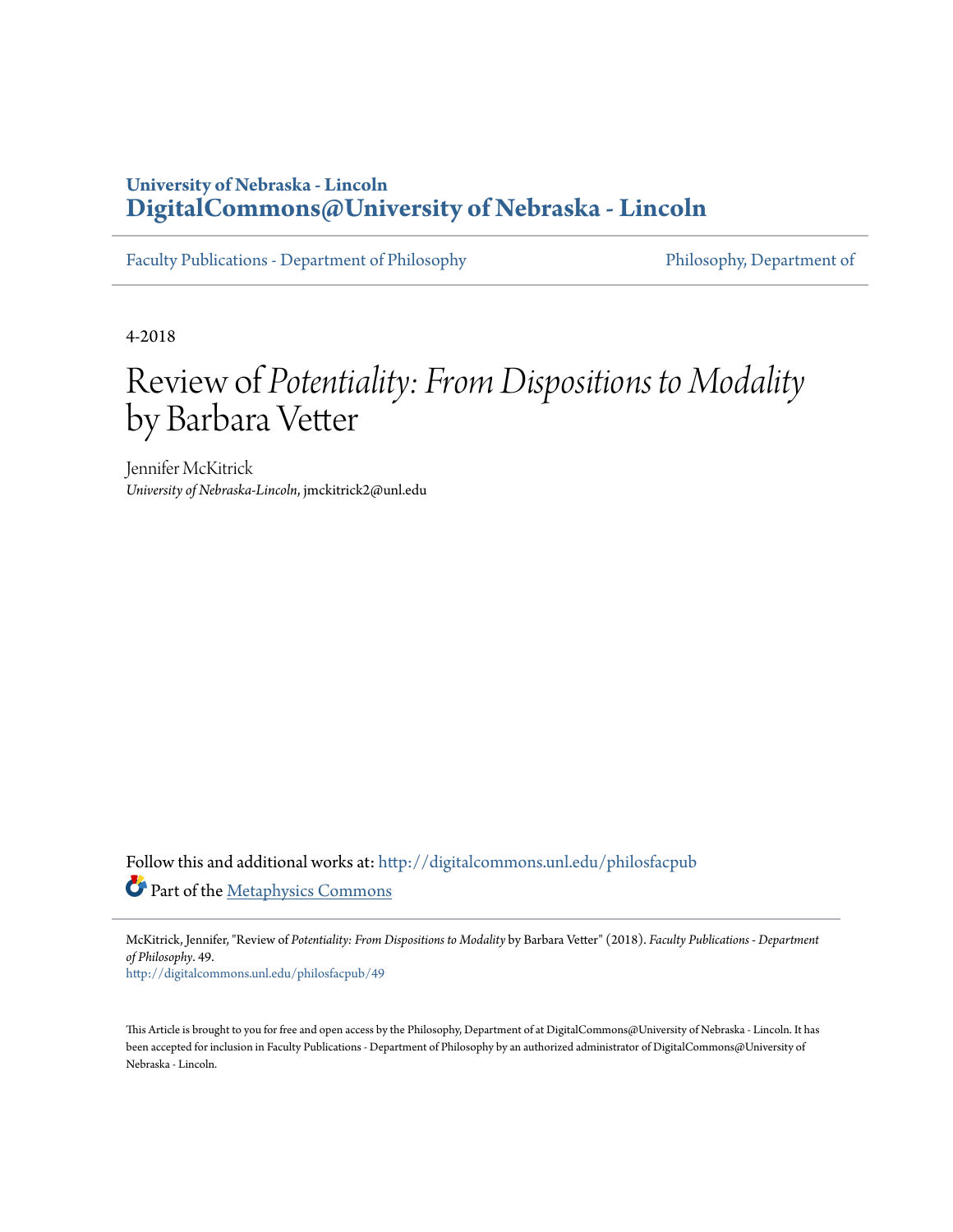

Published in *Erkenntnis* (2018), doi 10.1007/s10670-018-9999-2 Copyright © 2018 Springer Science+Business Media B.V. Used by permission. Published April 2, 2018.

#### B O O K R E V I E W

# *Potentiality: From Dispositions to Modality* Barbara Vetter

Oxford University Press, 2015, 352 pp, £52.00 (hardcover) ISBN: 9780198714316

reviewed by

### Jennifer McKitrick

Department of Philosophy, University of Nebraska–Lincoln, PO. Box 880321, Lincoln, NE 68588-0321, USA jmckitrick2@unl.edu

In recent years, there have been several books written about dispositions. Barbara Vetter's *Potentiality: From Dispositions to Modality* is another, but it is not *just* another. Vetter's book stands out as an ambitious, original, and systematic attempt to develop a new account of metaphysical modality in terms of dispositional properties she calls 'potentialities.' According to Vetter, saying that something has a disposition, like fragility or flammability, is to say something about what it can do, such as break or burn. Dispositional concepts are members of a broader class of modal concepts, which also includes necessity, possibility, causation, laws, and essence. Vetter's basic idea is that potentialities are fundamental, and other modal notions should be understood in terms of them. While she is not the first to suggest that modality can be grounded in dispositional properties, Vetter moves beyond the mere suggestion to present a detailed potentiality-based account of modality and provides arguments that it is extensionally correct, formally adequate, and semantically useful. Vetter spends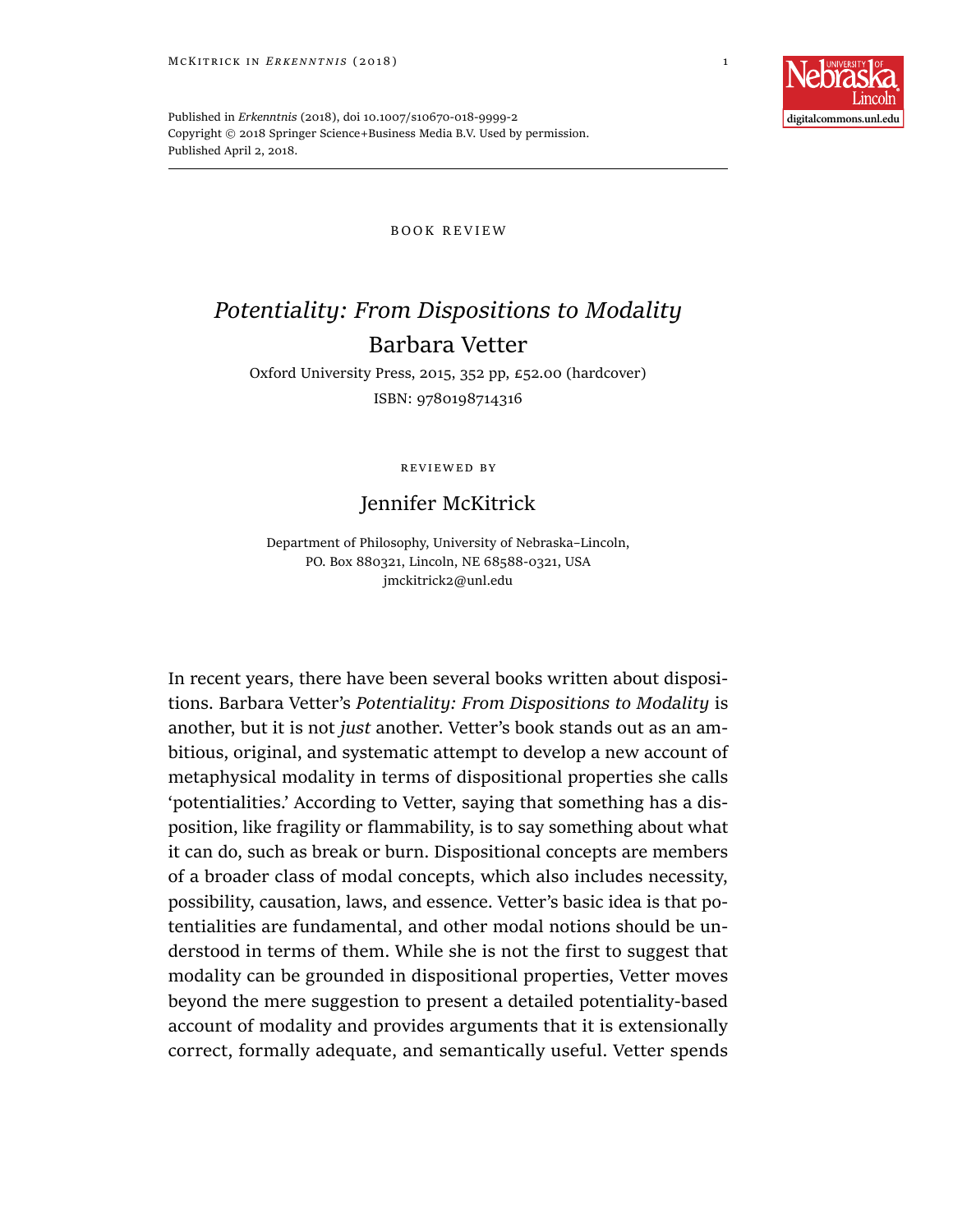relatively little time engaging with adversaries or critiquing alternatives, but instead focuses on clearly and methodically articulating her positive view.

The first chapter introduces the reader to the project and provides some background. Vetter motivates her project by explaining her dissatisfaction with leading accounts of modality. Major rivals appeal to ''possible worlds,'' but disagree as to whether these worlds are other concrete universes, sets of propositions, uninstantiated properties, or some other type of abstract objects. While Vetter grants that the possible-worlds semantics for modality is useful and heuristically valuable, she claims that possible worlds are not apt for providing a plausible account of what is going on in reality that makes it the case that something is possible or necessary. Furthermore, Vetter raises doubts about a major motivating assumption of possible-worlds approaches the idea that modality reduces to something that is non-modal. If there are some irreducible modalities, such as potentialities, then perhaps we can account for other modalities without looking to other possible worlds.

Chapters 2 and 3 begin developing the account of potentiality by clarifying the more familiar concept of a disposition. Vetter argues against the ''standard conception'' of dispositions which associates them with conditional statements. On a standard conception, 'x is fragile' is defined as something like 'if x were struck, x would break.' But even fragile things don't break when struck very softly, and some non-fragile things break when they are struck very hard. A challenge for such an analysis is to formulate the antecedent of the conditional so that it specifies circumstances in which all and only fragile things break. Vetter explores a number of strategies for doing this and argues that they all fail, due to the qualitative and quantitative diversity of the stimulus conditions of virtually all dispositions. Having dispatched the standard conception, Vetter goes on to offer an alternative account of dispositions according to which they are most closely associated not with conditionals, but with possibility. On her account 'x is fragile' means roughly 'x can break (easily)' with no stimulus specified. Vetter justifies this move with careful consideration of ordinary disposition concepts. Vetter also notes that ordinary disposition ascriptions are highly context-sensitive. Whether something counts as fragile can vary by context, but whether or not an object instantiates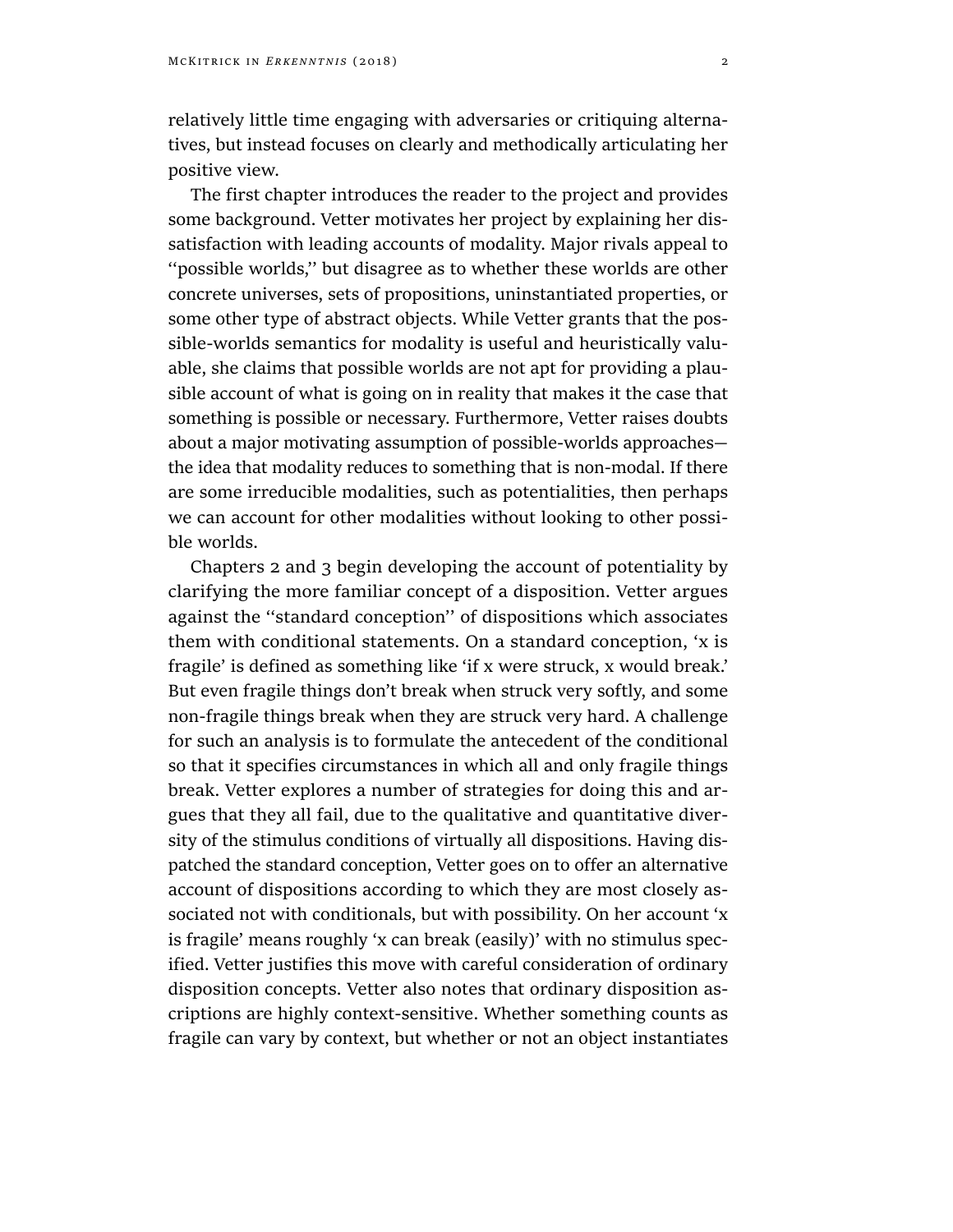a mind-independent property is not relative to such factors. So, Vetter posits a metaphysical background in virtue of which a disposition ascription can be true in a context. That background is constituted by potentialities—a term adopted by Vetter to refer to disposition-like properties that constitute a broader class of properties individuated by their manifestations.

These considerations motivate the move from dispositions to potentiality, further developed in Chapter 4. Potentialities differ from dispositions in a number of ways. The truth of potentiality ascriptions is not context-dependent. Furthermore, while ordinary disposition ascriptions typically suggest that the occurrence of the manifestation is highly likely, the likelihood of a potentiality manifesting ranges from barely possible to necessary. Potentialities come in a wide spectrum of degrees (21). Vetter further expands the notion of potentiality to include: joint potentialities (potentialities that two or more things jointly possess); extrinsic potentialities (potentialities that a thing possesses at least partially in virtue of other distinct objects); and iterated potentialities (potentialities for further potentialities). This substantial expansion of the potentiality concept results in its extension including Cambridge properties, such as the potentiality of the Eiffel tower to be such that my nose is tanned (116). Vetter assures us that such bizarre-sounding properties are not problematic, since they are ultimately grounded in the natural, intrinsic properties of particular objects.

Once Vetter has explained the notion of potentiality, she proceeds to her main objective, to give an account of metaphysical modality in terms of it. In Chapter 5, she develops a formal language and introduces a logic for potentiality. By Chapter 6, she is in position to define 'possibility' in terms of potentiality: 'It is possible that P' is defined as: 'Something has an iterated potentiality for it to be the case that P' (197). Vetter provides a demonstration that the account is formally adequate, then spends the balance of Chapter 6 showing how the account can be used to interpret various modal statements. In Chapter 7, she defends her claim that the account yields intuitively correct truth-values for modal statements. In doing so, she address questions such as: Do any potentialities have impossible manifestations? What potentialities ground the possibility that some things that do not exist could have existed? Can the potentialities of actual concrete objects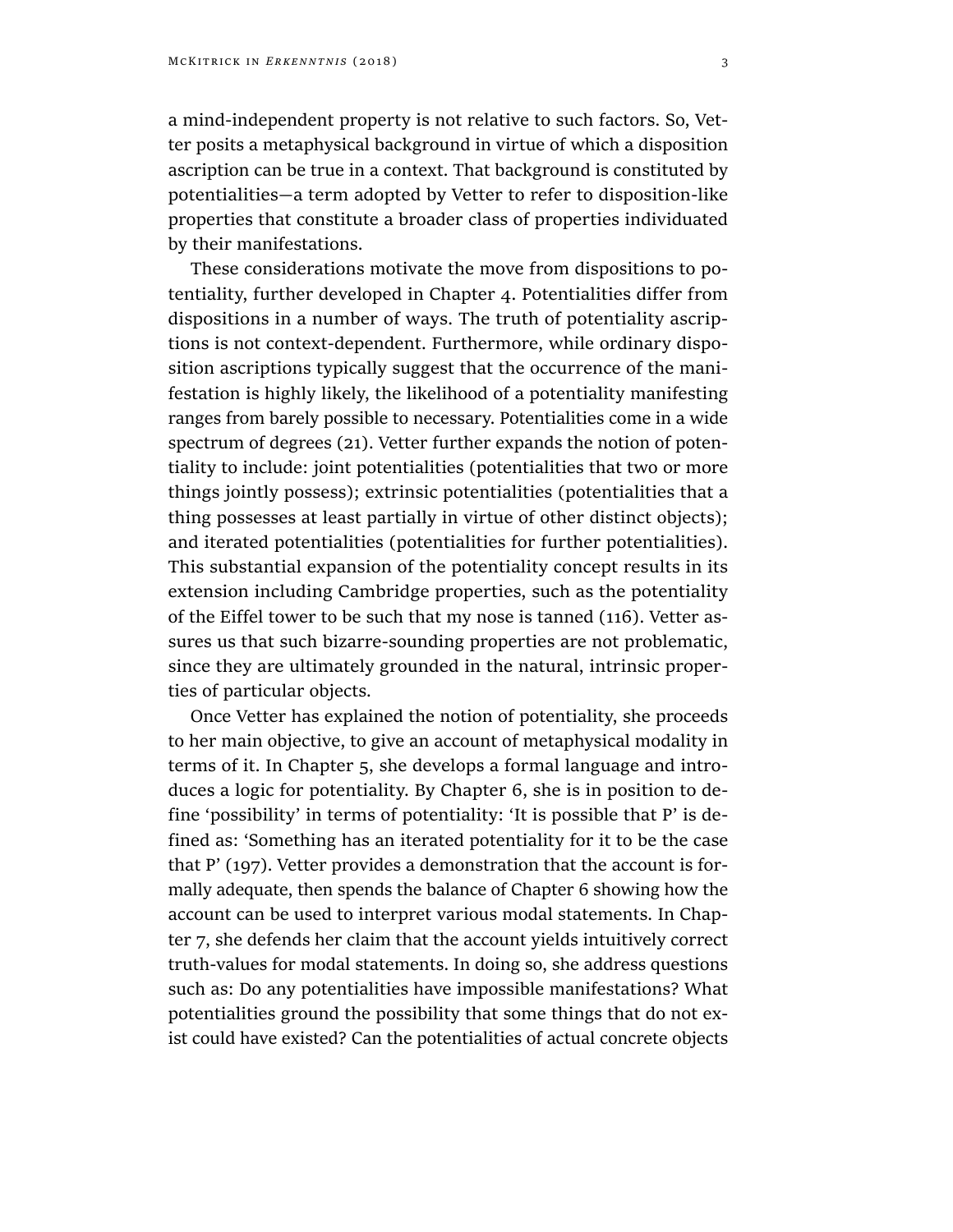ground the possibility that the laws of nature could have been otherwise? Are there any potentialities regarding things in the past? Vetter does not claim to have conclusively answered all of these questions, but she does claim to have presented a serious candidate for a theory of the metaphysics of modality, which makes such questions matters for further consideration and debate (214).

Obviously, questions about this potentiality account of modality remain. Here I will press two more. Vetter claims that potentialities can ground possibilities and make sense of our comparative and context-sensitive disposition ascriptions, because they come in degrees. But what does it mean for a property to come in degrees? The view of properties that Vetter assumes in this book is best described as immanent realism: properties are the kind of entities that different particulars can share (29) and a property does not exist unless some object (at least potentially) has it (272). According to immanent realism, properties do not exist in some other realm, but are wholly present in particulars that instantiate them. But if a universal is wholly present wherever it is instantiated, it cannot possibly differ across instantiations. Immanent realism has trouble accounting for imperfect resemblance, since, if two things are similar because they literally share one thing, they must be perfectly similar in that respect. So if something is highly breakable and something else is less breakable, it is hard to see how that is explained in terms of their literally sharing one and the same 'breakability.'

To account for the idea that potentialities come in degrees, Vetter suggests that a potentiality is a determinable, all of the specific degrees to which it can be possessed are its determinates (95). So, consider a fragile glass and a barely breakable crowbar. They have different determinates of the determinable 'breakability.' Is the determinable 'breakability' wholly present in each of them? If it were, it would have to be the same in each instance, but it's not. So, where is the determinable 'breakability' located? Perhaps, instead of being present in its instances, it is a higher-order universal had by the determinate 'breakabilities.' This suggestion amounts to positing a hierarchy of universals, the higher-level ones being universals had by lower-level universals. Higher-order determinable universals are not instantiated by particulars directly by being present in them, but indirectly, in virtue of their lower-order determinate universals being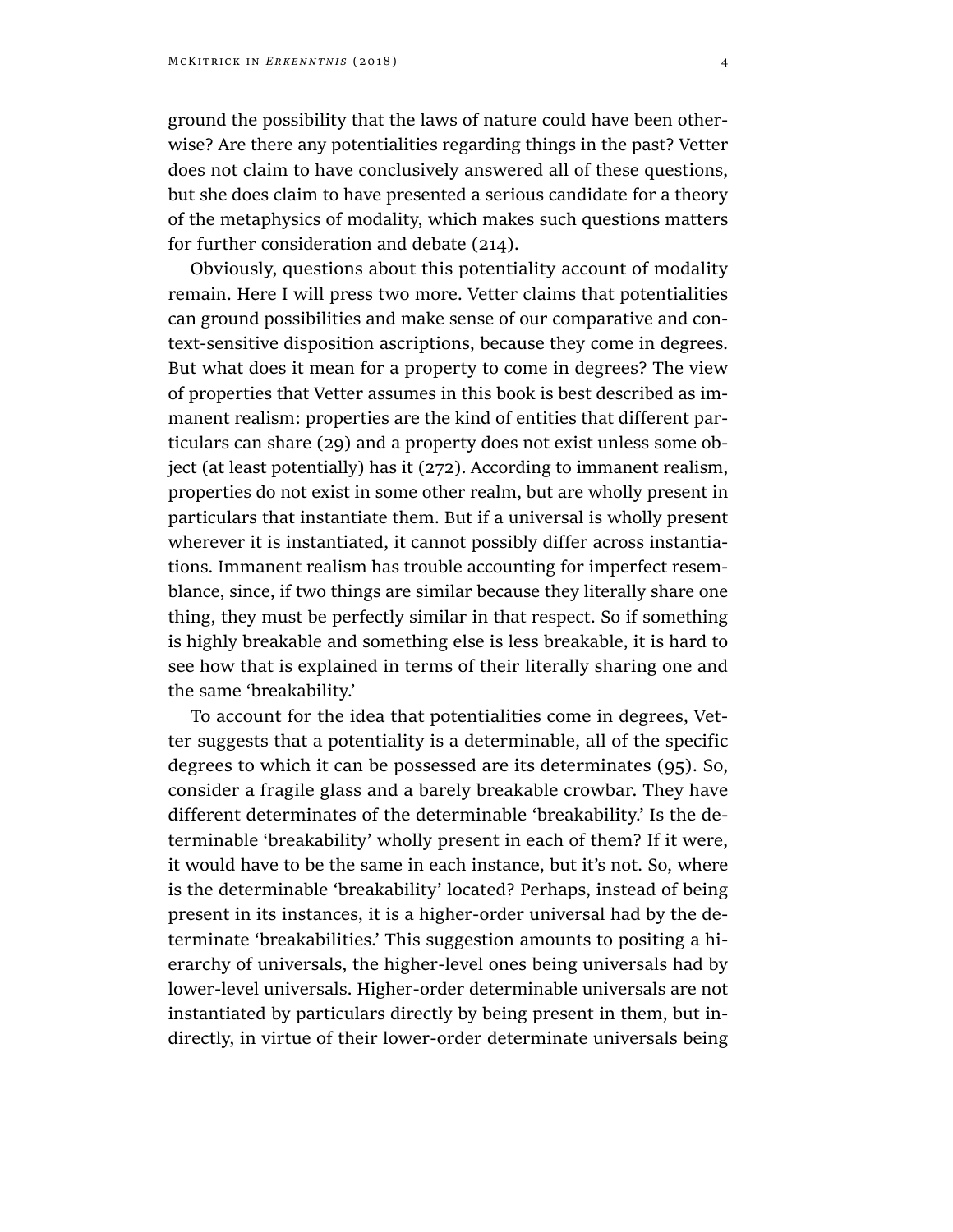instantiated. Since this hierarchical account posits universals that are not present in any particulars, it is friendlier to *transcendent* realism, according to which universals can exist without being present in objects. But such a Platonic view is in tension with Vetter's motivation to ultimately ground modality in the ways that actual, concrete objects are (270). So, perhaps a different account of properties would better suit her purposes. Vetter seems open to trope-nominalism—the idea that sharable ''properties'' are classes of resembling particular property instances (29). But trope-nominalism notoriously has no account of resemblance, let alone imperfect resemblance. So, it is not obvious what it would mean for a class of tropes to come in degrees. If Vetter's account is to be an adequate *metaphysical* account of modality, questions about the metaphysics of potentialities need answers: Are they universals? Are they tropes? How are we to interpret the claim that they ''come in degrees''?

My second questions is: Do potentialities adequately explain necessity? On Vetter's account, 'Necessarily P' is true if and only if 'Nothing has, had, or will have a potentiality that not P' (203). Now, consider the claim 'triangles have three sides.' True, nothing had or has the potentiality to make it the case that triangles do not have three sides. But why not? And are we sure that nothing ever will have the potentiality to be such that a triangle has four sides? Must we rely on induction here? Consider the claim 'Nothing has, had, or will have a potentiality to be such that a gold sphere is a mile in diameter.' If that is true, it follows by Vetter's definitions that necessarily, all gold spheres are smaller than a mile in diameter. But a mile-diameter gold sphere seems metaphysically possible. So Vetter must insist that something does or will have the potential to be such that a mile-diameter gold sphere exists, even though none have existed yet. But why should we have a different assessment of the prospects for a mile-diameter gold sphere than we do for a four-sided triangle?

The text gives some indication of how Vetter might answer. With respect to the necessity of identity, she appeals to an axiom in her logic of potentiality: ''NON-CONTRADICTION, Nothing has a potentiality to be such that a contradiction holds'' (180). That seems hard to deny, assuming contradictions are impossible. But it is not clear that this gets the order of explanation right. Are contradictions impossible *because* nothing has the potential to be such that they hold? Or does